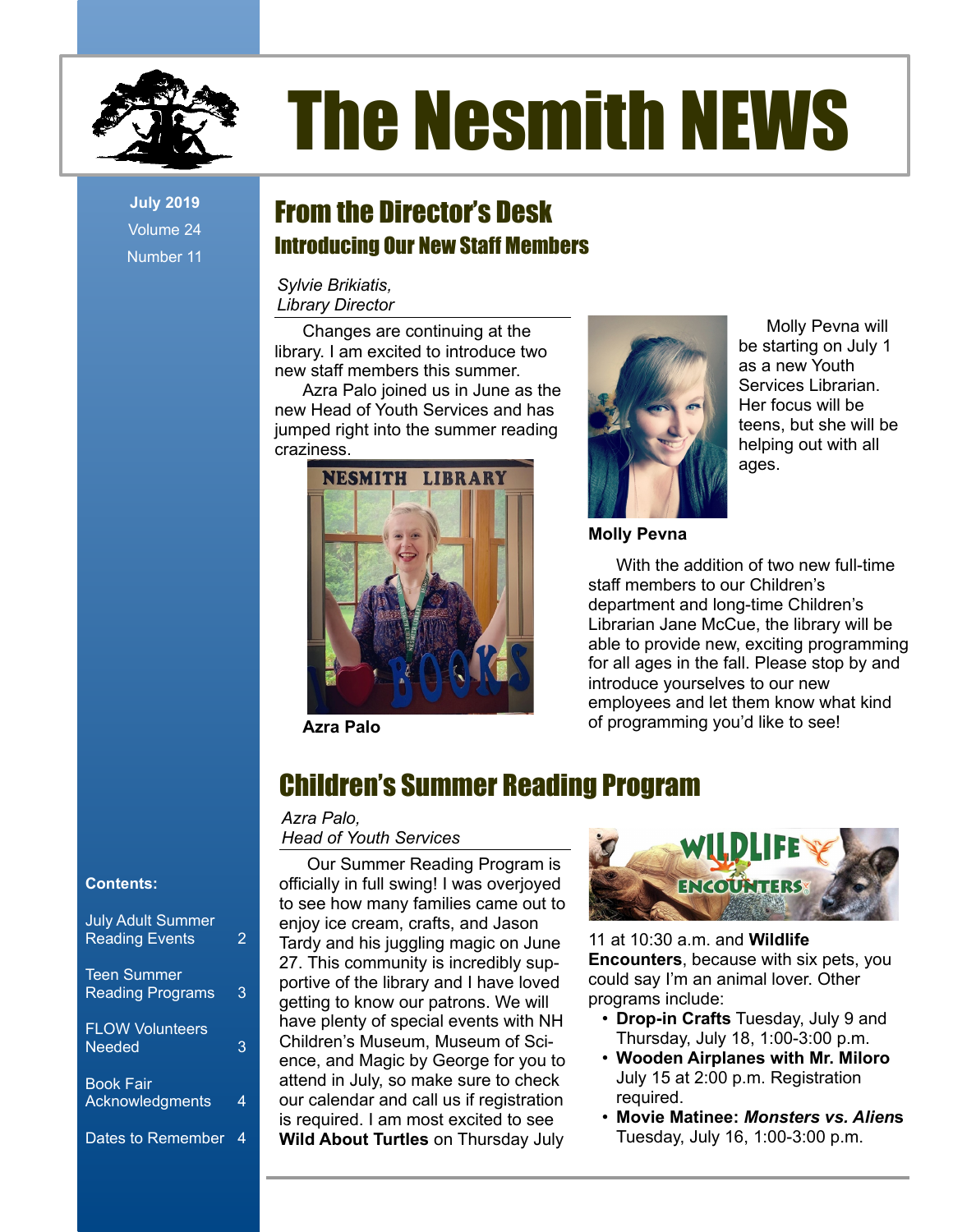# July Adult Summer Reading Events

#### *Maria Schroeter, Adult Programming Librarian*

Adult Summer Reading Program is underway, and already someone has won a \$25 gift card to Cyr Lumber! Don't miss your chance to win great prizes! You will earn a raffle ticket for each book read (and yes, audio books count), but you must be a Nesmith Library card holder to participate, and you must sign up at the circulation desk to be eligible. Once you have enrolled, start reading (only library materials count) and when you return your items, pick up your ticket at the front desk (one ticket per item), fill out your ticket with your name, phone number, and the name of the book you read, and drop it in the container that corresponds to the prize you hope to win. Prizes include gift cards to Cyr Lumber (generously donated by Cyr Lumber); a gift certificate to the Windham Junction Country Gift Shop & Kitchen (generously donated by the Windham Junction & Kitchen); an assortment of kitchen accessories; a collection of sundries from the Windham Junction & Kitchen; and a variety of gardening items (all generously provided by the Friends of the Library of Windham). Raffles will be drawn at the Trivia Night Wrap Party on August 13.

On Wednesday, July 10 at 6:00 p.m., Kitri and Leslie from Ways of Color will be back with another fantastic stained glass



craft! We'll be making tile trivets using real glass, and because of the hands-on grout application, be

sure to wear your grubby clothes and shoes. This always popular program is limited to 25 participants and registration is required, and you must be a Nesmith Library card holder over the age of 16. Generously sponsored by the Friends of the Library of Windham.

Join us on Thursday, July 18 at 11:00 a.m., for a rare opportunity to tour the world-class art collection at Fidelity's Merrimack campus where Patricia Dellorfano, the lead curator of Fidelity's Corporate Art Collection, will guide us. There is never a shortage of good ideas at Fidelity. To help cultivate these ideas, create a stimulating work environment, and expose employees to original works of art, Edward C. Johnson III took the innovative step in 1980 of hiring an in-house curator to manage and enlarge a burgeoning art collection. For close to 40 years, the collection has grown to keep in step with the expansion of Fidelity's services, locations, personnel, and customers. Today there are more than 12,000 works in a variety of media, installed throughout work spaces ranging from hallways, conference rooms, and cafeterias to private offices and walk-in investor centers. The collection is managed by the Corporate Art Group in Boston and focuses on contemporary, living artists working wherever Fidelity has a regional presence. This acquisition strategy benefits local arts communities and ensures a diverse cross section of contemporary art objects from throughout North America, and a growing number from Asia,

Europe, and the United Kingdom. Meet us at the Fidelity Campus in the lobby of One Spartan Way in Merrimack. This limited-space program is for Nesmith Library card holders ages 16 and up, and registration is required.



Youngsuk Suh, Cannon Mountain, New Hampshire, digital print, 1999

On Tuesday, July 23 at 6:30 p.m., historian and author Glenn Knoblock offers a fun and engaging look at the historic and unusual weathervanes found on New Hampshire's churches, town halls, and other public buildings from the earliest times to the present. His presentation "New Hampshire on High: Historic and Unusual Weathervanes of the Granite State," explores the history, practical usage, symbolism, and manufacturing of these beautiful weathervanes. Glenn is the author of over 15 books, including the upcoming release, *Historic Meetinghouses and Churches of New Hampshire.*  This program is made possible by a generous grant from the New Hampshire Humanities.



All programs begin at 6:00 p.m. (unless otherwise noted), and registration is required. To register please call the library at 432-7154, or stop on in to sign up and pick up our adult summer reading brochure for more programming and details!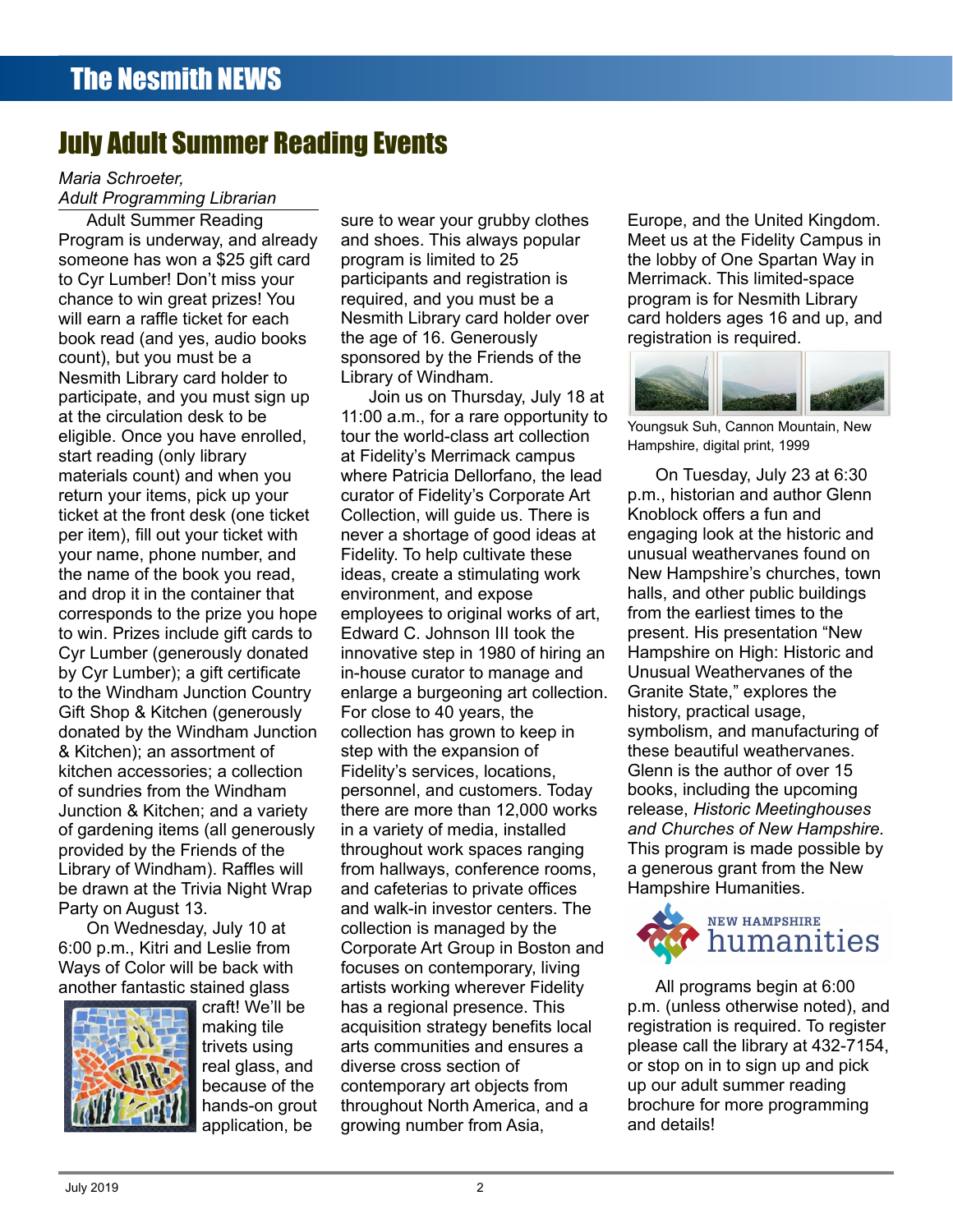# Teen Summer Reading Programs

## *Azra Palo*

Do you want to make a glow in the dark shirt? Or decorate a droid-tastic Mason jar? What about a live action Clue game with pizza generously donated by Coco, Early, and Associates, Windham Division? If you are



The Windham Division

entering sixth grade through twelfth grade, then join us for these fabulous programs in July. Don't forget to mark your calendars for other events including:

• **Sidewalk Chalk Art** Friday, July 19, 1:00-3:00 p.m. Rain date: Friday, July 26



## • **Sci-Fi Trivia** Thursday, July 25, 2:00-4:00 p.m.

I will certainly be at these events and crafting my own mason jar masterpiece. My sci-fi trivia is a bit rusty, but I am sure we will still have plenty of fun. Our new Youth Services Librarian Molly, who will handle a lot of teen programming, will be there at these events, so don't hesitate to talk to us!

# FLOW Volunteers Needed

## *Rachel Deandrea, FLOW Publicity*

The Friends of the Library of Windham (FLOW) are looking for volunteers who would like to join our 2019-2020 board. It is our volunteers that have made FLOW the successful organization it is today. We have been able to provide financial support to the Nesmith Library for its many renovations and improvements including the automatic entryway doors, a projector for the multipurpose room, a wireless microphone, and digitizing the *Windham Independent*.



The Friends currently have several positions open on our board. Positions can be shared, so join with a friend!

This fall we will be looking for people to fill the following roles.

**Treasurer**: Keeps and maintains the financial records of the organization. Responsible for recording all financials at the Strawberry Festival. Responsible for routinely checking the post office box for FLOW, reimbursing expenses, and working with our accountant for tax purposes. A computer is provided.

**Publicity**: Responsible for writing and placing any FLOW press releases to the local newspapers and posting on social media.

**Strawberry Festival Co-Chairs and Planning Committee Members**: Coordinate the numerous aspects of the popular community event.

Please consider becoming a part of our wonderful organization, so we can continue to offer exceptional programs for our library and community.

Also, joining the FLOW Board is a perfect opportunity to meet new people and have lots of fun! So, if you've ever taken advantage of all the great things our town library offers you or your family, please consider giving back by volunteering on the FLOW Board. Email [flow@flowwindham.org](mailto:flow@flowwindham.org) or complete the volunteer form on the FLOW website,

[www.flowwindham.org](http://www.flowwindham.org/) to volunteer.



Friends of the Library of Windham